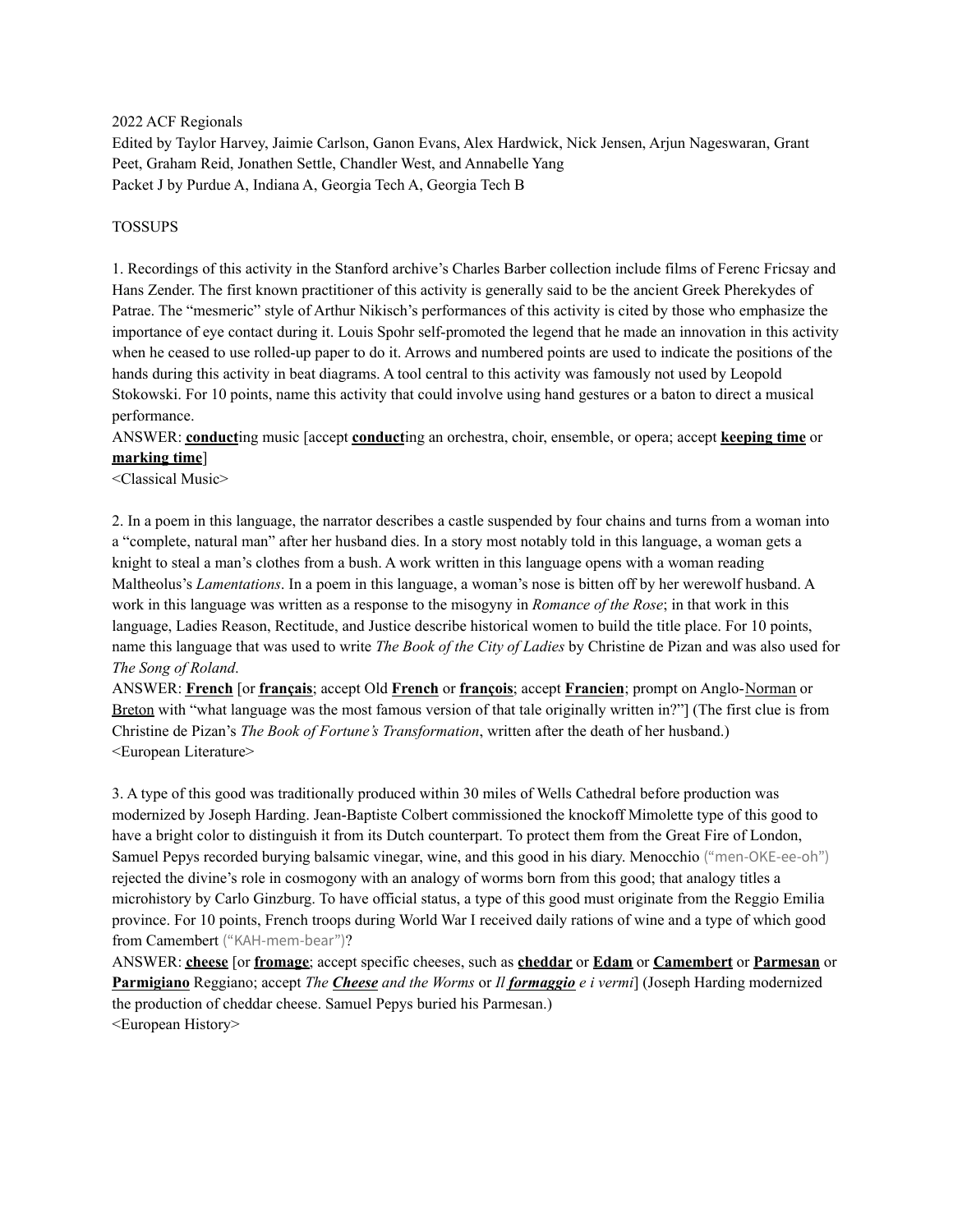#### *Note to moderator: Read the answerline carefully.*

4. Rita Colwell found that monthly sea surface temperature was correlated with this process in Bangladesh. This process is less prevalent in diverse environments in Richard S. Ostfeld's dilution effect hypothesis. The equation "beta times the sum of *I* ("ai") at time *t*, all over *N*" gives the "force" of this process in models of its "dynamics." The "multiplicity" of this process depends on the number of PFUs. Fomites ("FO-mites") cause this process, which may be nosocomial in indoor areas. In compartmental SIR ("S-I-R") models, the average occurrence of this process per person gives the basic reproduction number, or R-naught. This process, which may be "opportunistic," is caused by zoonotic spillover and tracked by contact tracing. For 10 points, asymptomatic carriers may expose susceptible individuals to what process that is spread by vectors?

ANSWER: **infection** [or word forms like **infect**ivity; accept disease **transmission** or **contagion** or **disease spread** or word forms; accept **epidemic** disease or **pandemic**s; accept **infectious** disease or opportunistic **infection**s or multiplicity of **infection** or force of **infection**; accept **parasitism**; accept specific infections like **cholera**; prompt on disease or illness or sickness or similar; prompt on invasion or pathogenesis] <Biology>

5. This thinker is the younger of two men whose walks together were discussed in the title essay of a 2018 collection by Jim Holt. He's not David Hilbert, but this mathematical Platonist criticized Brouwer's mathematical intuitionism as "utterly destructive" in a discussion of the axioms of set theory. This thinker's thesis showed that semantic implications of first-order statements are syntactically provable in first-order logic. In a 1931 paper, this thinker assigned natural numbers to symbols within a formal system, allowing him to show that any formal system contains formally undecidable sentences. "Strange loops" are the focus of a Douglas Hofstadter book titled for this thinker, M. C. Escher, and J. S. Bach. For 10 points, name this Austrian logician who names two incompleteness theorems. ANSWER: Kurt **Gödel** ("GUR-tle") [or Kurt Friedrich **Gödel**; accept **Gödel**'s incompleteness theorem] (The book in the first line is *When Einstein Walked with Gödel*.) <Philosophy>

6. Saint Rose of Lima used a silver re-creation of this object as part of her famously extreme acts of penance. John Calvin argued that widespread rumors that this object regenerated from pieces of itself diminished the chance of it existing at all. This object's feast day is the Friday after Ash Wednesday. In a vision of Saint Bridget of Sweden, this object forces a figure to look at Saint John. Baldwin II gave this object as debt collateral to Saint Louis, who built the Sainte-Chapelle ("SAHN-shuh-PEL") church to house it. Father Jean-Marc Fournier ("foorn-YAY") saved this relic from the April 2019 Notre Dame fire. Matthew described how, upon a figure being given a reed and this object, soldiers ironically bowed and cried, "Hail, King of the Jews!" For 10 points, name this relic, a painful headpiece worn by Jesus on the cross.

ANSWER: **crown** of **thorns** [prompt on crown] <Religion>

7. Survivors of the Chunky Creek train wreck in this state were saved by a regiment whose members included Jack Amos. A regiment from this state used the camel Old Douglas. Newton Knight led a breakaway government in this state based in its Jones County. Benjamin Grierson led a raid to divert forces away from an engagement in this state, which involved fighting at Champion Hill and the Big Black River Bridge. In this state, the Confederates organized the 1st Choctaw Battalion. This state's "Rifles" were led by Jefferson Davis, who represented this state in the Senate prior to secession. The July 4 surrender of John Pemberton's forces at a fort in this state led to Union control of a key river, splitting the Confederacy. For 10 points, name this state, the site of the siege of Vicksburg. ANSWER: **Mississippi** [or **MS**; accept the **Mississippi** Rifles]

<American History>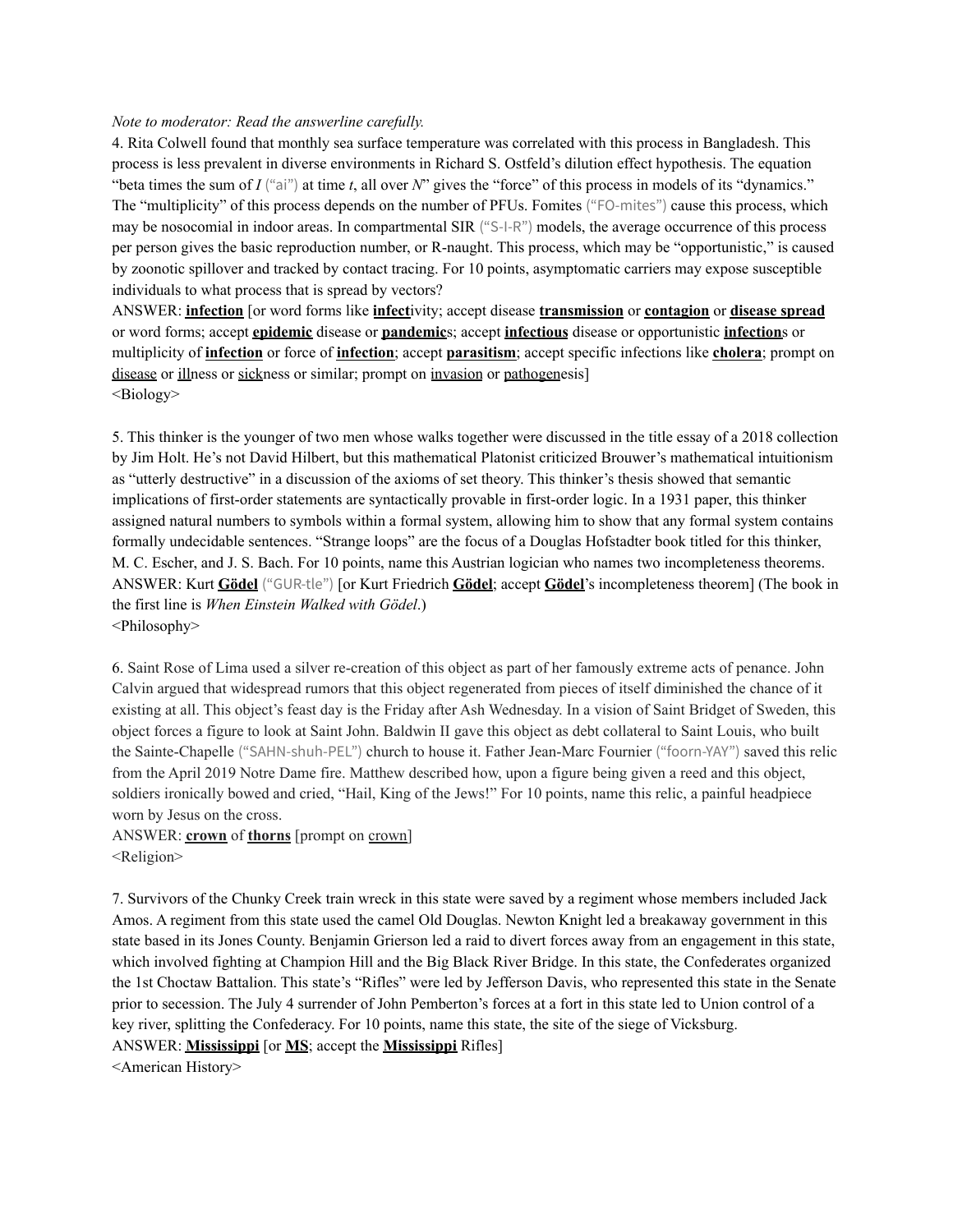8. A character in this novel has a vision in which his father's hand, while resting on his shoulder, becomes skeletal by moonlight; that father in this novel covers his son's eyes to stop him seeing his mother's infidelity inside a mosquito net. This novel's protagonist is bribed with cigarette cartons to trample an American soldier's girlfriend. In this novel, the story of Nansen killing a kitten is told by the Superior. After hearing about Tsurukawa's death, this novel's protagonist wastes tuition money, hoping that Father Dosen will expel him. This novel's protagonist borrows money from his clubfooted friend Kashiwagi and later chants, "If you meet the Buddha, kill the Buddha," while watching a building in flames. For 10 points, Mizoguchi burns down the title structure in which novel by Yukio Mishima?

## ANSWER: *The Temple of the Golden Pavilion* [or *Kinkaku-ji*] <World Literature>

9. An alternating sequence of oracle and diffuser operators act on a "uniform" example of this type of state in an amplitude amplification trick to search an unstructured set. One way of obtaining this type of state from the states "ket zero" and "ket one" is to rotate them on the Bloch sphere using a Hadamard gate. Since the Schrödinger equation is a linear differential equation, it allows this type of state as a solution. A general qubit ("Q-bit") state is an example of this type of state because it is a linear combination of its two computational basis states. The paradoxical nature of this type of state is illustrated by Schrödinger's cat. For 10 points, combining multiple quantum states creates what type of state named for a principle allowing wave displacements to be summed? ANSWER: **superposition** state [accept **superposition** principle; prompt on descriptions like combinations of states, sum of states, or sum of solutions; prompt on qubit before "qubit"; prompt on quantum state before "quantum"] <Physics>

10. In this country, fossils of the one-ton *Titanoboa* snake were discovered in the Cerrejón Formation. This country's "River of Five Colors" is a rainbow-colored waterfall in its Serranía de la Macarena National Park. Natives of a region shared by this country and its (emphasize) *eastern* neighbor wear a Nehru-style suit called a liqui liqui ("lee-kee lee-kee") and play the fandango-inspired genre of joropo. This country produces the majority of the world's emeralds in regions like Cundinamarca. The owner of the Hacienda Nápoles in this country imported "cocaine hippos" who have invaded its Magdalena River. For 10 points, name this South American country that shares the savanna region of Los Llanos ("YAH-noce") with its eastern neighbor Venezuela. ANSWER: **Colombia** [or Republic of **Colombia** or República de **Colombia**] <Geography>

11. The concentration of this molecule can be found by integrating the Streeter–Phelps differential equation and forms a "sag curve." This molecule dynamically quenches luminescence from dyes such as pyrene in "rugged" detectors that use emission phase shift to measure its concentration. This molecule is reduced at a platinum surface in a Clark electrode, which is used to measure its concentration. Potassium dichromate can be used to measure the total "demand" for this molecule, quantifying water pollution. The concentration of this molecule is measured by titrating iodine with thiosulfate in the Winkler test. The concentration of this molecule in water can be increased by aeration. Photosynthetic organisms like algae increase the concentration of, for 10 points, what dissolved gas? ANSWER: **oxygen** [or diatomic **oxygen**; or **O<sup>2</sup>** ("oh- two"); accept dissolved **oxygen**; accept rugged dissolved **oxygen** sensor; prompt on DO]

<Chemistry>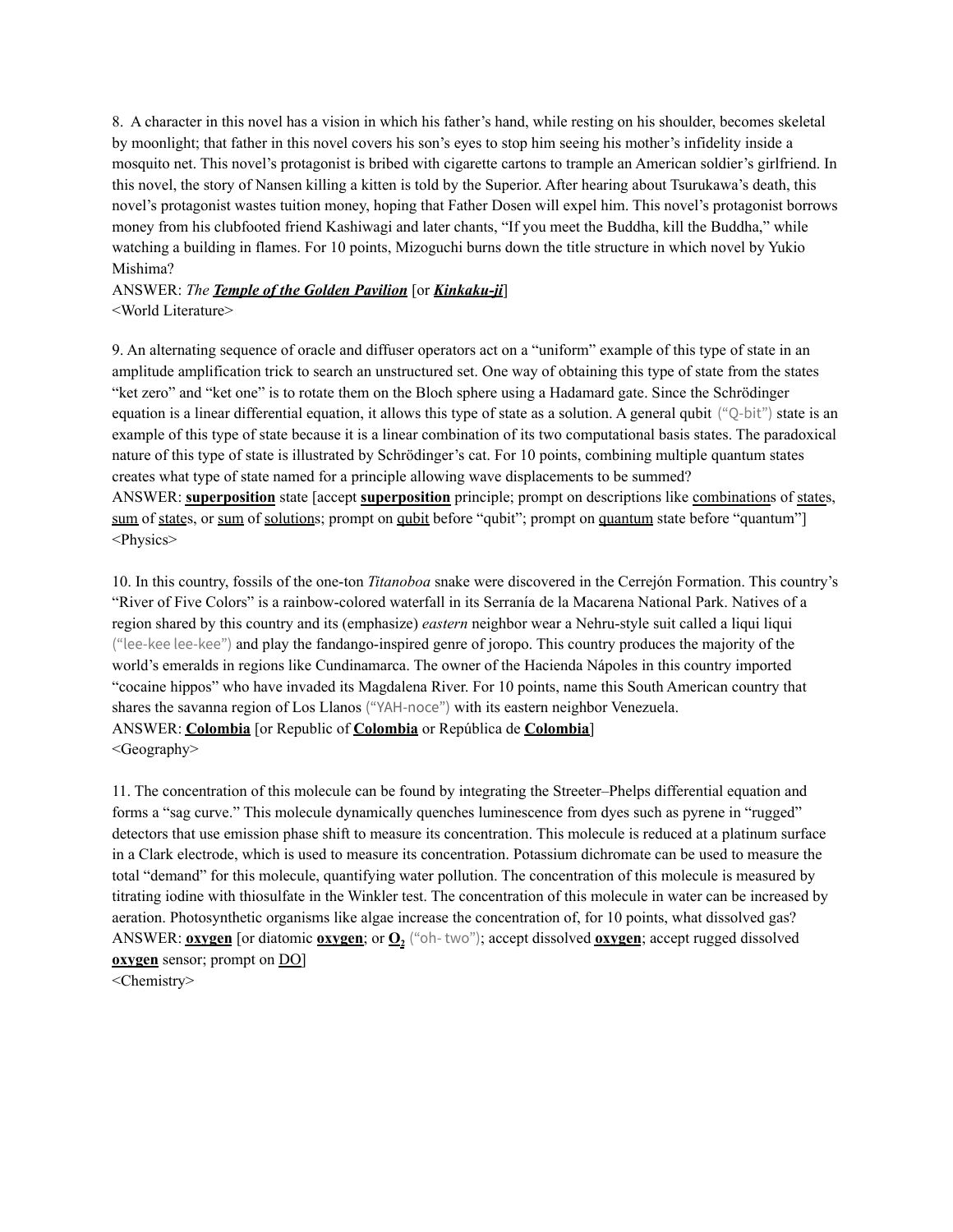12. David Maister's 1984 paper on the psychology of this behavior humorously cites "Erma Bombeck's law" and proposes the equation "satisfaction equals perception minus expectation." Tversky and Shafir argued that this behavior results from high-conflict choices. Janet Metcalfe used this behavior as a paradigm of the "cool system" and outlined strategies for it, like obscuring a "hot" stimulus. In 1968 to 1974 studies, children who (emphasize) *failed* to engage in this behavior before eating rang a bell to alert the experimenter before his scheduled return. The self-control that 4-year-old preschoolers used to engage in this behavior to earn an extra sweet was correlated with later achievement in Walter Mischel's ("VALL-tuh MISH-ull's") Stanford marshmallow test. For 10 points, many gun control laws mandate a "period" of what behavior that patients perform in doctor's office rooms? ANSWER: **wait**ing [accept **delay**ed gratification or **impulse control**; accept **patience** or being **patient**; accept **queue**ing or standing in **line** or similar; accept **wait**ing periods or **wait**ing rooms; prompt on self-control before read; prompt on willpower; prompt on doing nothing or not eating a marshmallow or similar] (Erma Bombeck's law is "the other line always moves faster.") <Social Science>

13. One of these animals composes a poem with the line "Oh, how my soul is on / Fire when I gaze at thy / Calm and commanding eye." A song written by one of these animals urges the listener to "hearken well, and spread my tidings," and has a melody described as a combination of "La Cucaracha" and "Oh My Darling Clementine." One of these animals starts a ceremony to honor the skull of another of them. A novel ends with a group looking from "[these animals] to man" and finding it "impossible to say which was which." These animals change a list of commandments to say that "some animals are more equal than others." For 10 points, Old Major, Napoleon, and Snowball are what kind of animals, who take over the title place in George Orwell's *Animal Farm*? ANSWER: **pig**s [or **swine** or **hog**s or **suid**s; accept **boar**s; prompt on animals from *Animal Farm*] <British Literature>

14. Beatrice F. Manz's book on this leader's "rise and rule" bypasses childhood exploits from the fake memoir *Institutes, Political and Military*. The period "after" this ruler titles John Darwin's book on "the rise and fall of global empires" after the shift away from Mackinder's "world island." This ruler was extolled in Sharaf al-Dīn Alī Yazdī's Garrett *Zafarnama*, which contains miniatures that his dynasty patronized in Herāt. Ahmad ibn Arabshah's biography vilifies this Barlas tribesman for sacking Mamluk Aleppo and Damascus. Before Operation Barbarossa, the Soviet Mikhail Gerasimov was "cursed" to "unleash an invader more terrible than [this emir from Transoxiana]" when he exhumed this 14th-century warlord from the Gūr-e Amīr tomb in Samarkand ("SAH-mar-kand"). For 10 points, name this disabled Turco-Mongol conqueror.

ANSWER: **Timur** [or **Tamerlane** or **Tamburlaine** or **Timur** the Lame or **Timur** Lenk or **Timur**-i Lang; or **Temür** Küregen or **Timūr** Gurkānī; accept the **Timurid** dynasty or **Gūrkāni**yān; accept *After Tamerlane: The Rise and Fall of Global Empires, 1400–2000*; accept *The Rise and Rule of Tamerlane*] <World History>

15. An artist from this state installed a skyscape courtyard at his alma mater called *Dividing the Light*. This state is the home base of James Turrell and other members of the Light and Space movement. A series of paintings focusing on industrial buildings in this state such as Fat Boy and Trade School is titled *Course of Empire*. Outside a museum in this state, there is a collection of 202 historic street lamps. The first generation of a "Figurative Movement" based in this state included David Park and Richard Diebenkorn. A painting set in this US state features a director's chair and a yellow diving board. The painting *A Bigger Splash* was created in this state by David Hockney. For 10 points, name this state that contains the Hollywood sign.

ANSWER: **California** [or **CA**] (The *Course of Empire* series is by Ed Ruscha.) <Painting/Sculpture>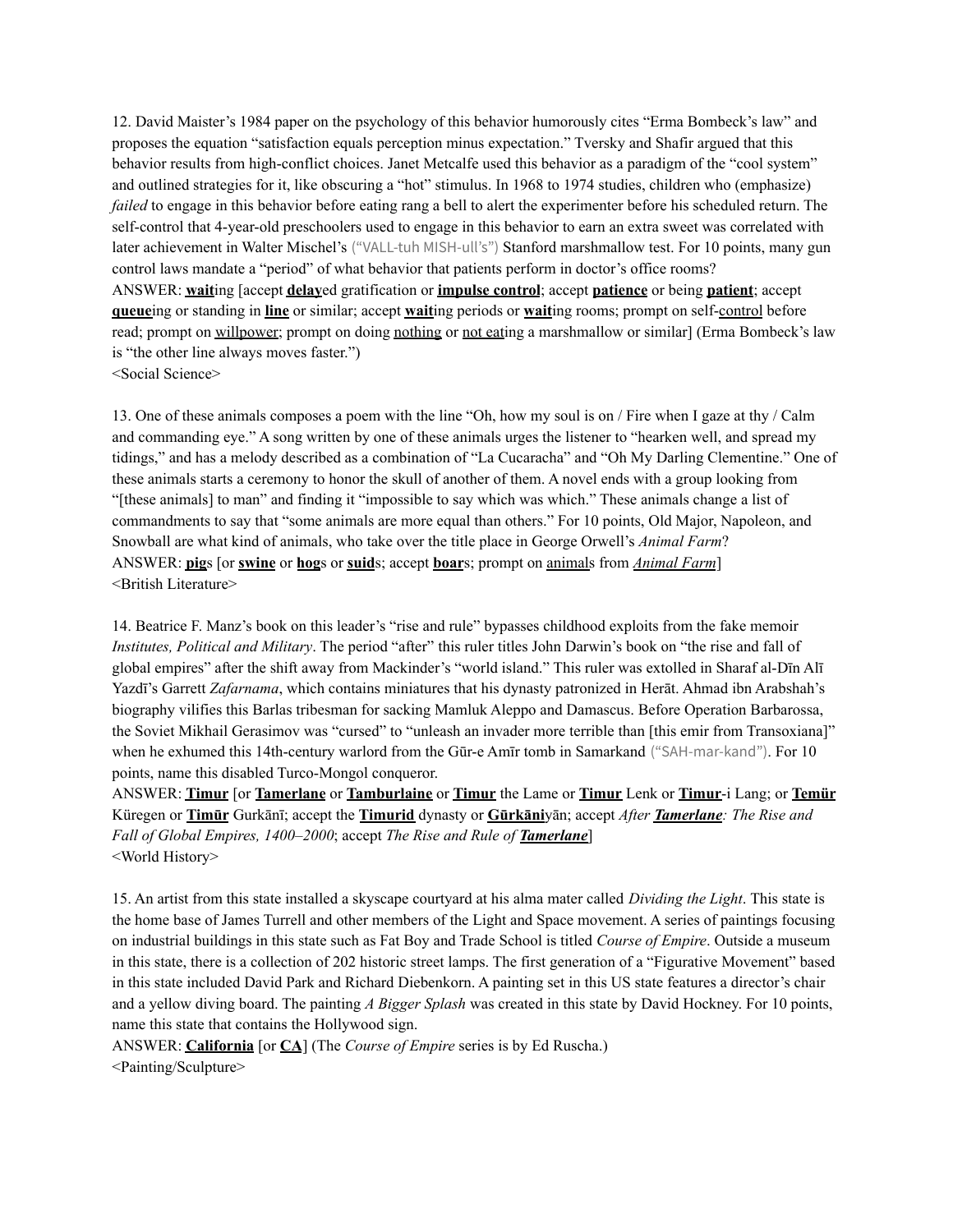16. A character removes her cap and allows her dark hair to fall after throwing this object "among the withered leaves," "a hand's breadth" away from a source of water, after she acknowledges her love for another character. In the novel this object appears in, two characters ultimately share a tombstone that bears it. While waiting in a forest, a child tries to construct this object out of eelgrass. On a rainy day, this object is discovered to be hidden in the unoccupied second floor of a building inside a manuscript written by Jonathan Pue. Three characters see the sky resembling this object after a meteor falls while those characters are standing on a town scaffold. For 10 points, name this object worn by Hester Prynne as a symbol of her adultery in a novel by Nathaniel Hawthorne. ANSWER: the **scarlet letter** [prompt on the letter A; prompt on a letter] <American Literature>

17. A ruler of this city is linked to a "junior fisherman" who defeats Gudam. Another ruler of this city chants an incantation invoking a day when there is "no snake . . . neither wolf nor dog" and all languages are united into a single one. After a wise woman defeats a sorcerer in conjuring animals from a river, a ruler of this city triumphs over the Lord of Aratta. A soldier who later becomes king of this city survives an illness in a mountain cave and befriends the Anzu bird. Another king of this city has a prophetic dream of a falling star. Loaves of bread attest to the days that a ruler of this city sleeps while on a quest for immortality after the death of Enkidu. For 10 points, Enmerkar, Lugalbanda, and Gilgamesh were kings of what Mesopotamian city? ANSWER: **Uruk** [or **Unug** or **Kulaba** or **Unug**-Kulaba] (The first clue refers to Dumuzid the Fisherman.) <Mythology>

18. The exponential time hypothesis assumes that this problem requires two to the "little o of *n*" time. Chaff and other modern algorithms for this problem are all based on an algorithm for it that resolves conflicts by backtracking up decision levels until an unexplored level is reached. The DPLL algorithm solves this decision problem that is easily solved with unit propagation if its inputs are in a form named for Alfred Horn. CNF formulas are inputs to this problem that is NP-complete by the Cook–Levin theorem. This problem is parameterized by the number of literals in each input clause. This problem is easily solvable for "*p* and *q*" by setting both *p* and *q* to 1. For 10 points, name this problem of assigning values to binary variables to make a Boolean formula true. ANSWER: **SAT** ("sat") [or Boolean **satisfiability**; accept 3-**SAT**; accept *k*-**SAT**] <Other Science>

19. Sonny Sharrock and David Burrell play on a 16-minute track titled for this country that opens the album *Tauhid*. This non-Nigeria country names Fela Kuti's 1980s-era backing band. A musician named for a type of person from this country repeatedly sang, "The creator has a master plan," on his spiritual jazz album *Karma*; that American saxophonist whose stage name draws on this country's history soloed over keyboard arpeggios played by electronic musician Floating Points on the 2021 album *Promises*. An avant-garde bandleader who took his name from the mythology of this country led a namesake "Arkestra" and recorded the albums *Lanquidity* and *Space Is the Place*. For 10 points, the culture of what African country inspired the stage names of jazz musicians Sun Ra and Pharaoh Sanders?

ANSWER: **Egypt** [or Arab Republic of **Egypt**; or **Miṣr**; accept Ancient **Egypt**; accept "Upper and Lower **Egypt**"] <Other Fine Art>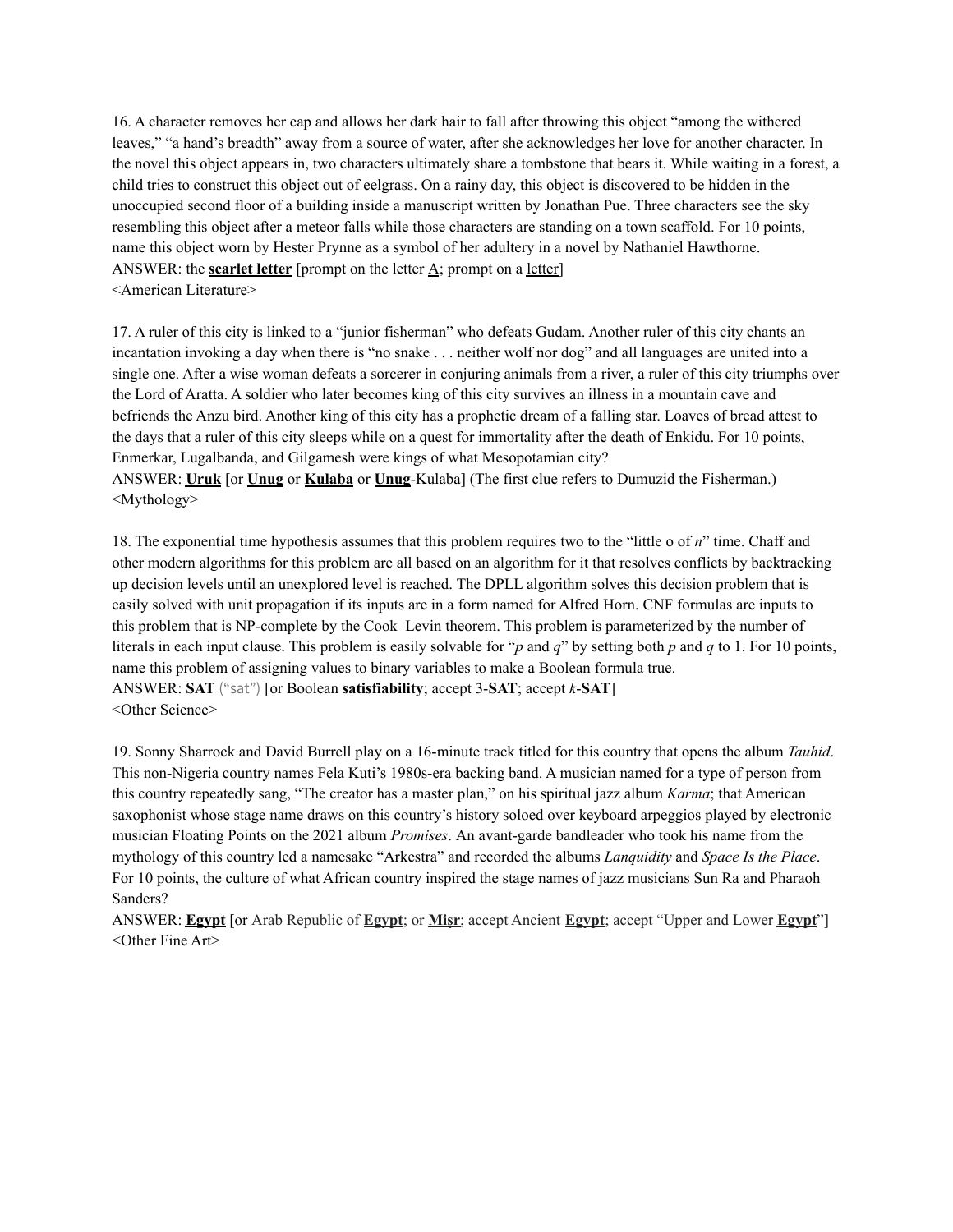20. Nderit ware is found with evidence of this practice at sites like Hyrax Hill from the Elmenteitan and Savanna phases of its namesake period of the Neolithic in the Great Rift Valley. The (emphasize) *most recent* rock art at Twyfelfontein depicts a men's game with this practice, which was abandoned by the Strandlopers, estranging them from other Khoekhoe ("koy-koy"). Acacia was used to build bomas for this practice similar to the kraals on Nguni homesteads, which held anga that supplied material for oval shields. Trypanosomiasis and rinderpest limited the spread of this practice, which led to disputes that divided the Dinka and Nuer ("noo-air"). Selective pressure from this practice caused the Fulani and Maasai to evolve lactase persistence. For 10 points, what practice of nomadic African peoples involved raising fatty-humped zebu for hides, meat, and milk?

ANSWER: **herd**ing [accept raising **cattle** or **ox**en or **cow**s or **bull**s; accept herding **sheep** or **goat**s or **caprine**s; accept **pastoral**ism or **transhumance**; accept drinking **milk** or eating **dairy** before "milk"; accept raising **livestock** or animal **husbandry**; prompt on nomadism; prompt on farming or agriculture or subsistence; prompt on raising animals]

<Other History>

Tiebreaker. This country's Defense Food Research Laboratory aided quartermasters who used 198 distinct ration scales. Thousands of sailors from this country's navy mutinied during 1946 trials of collaborationists called "Jiffs." POWs from this country at the siege of Tobruk ("tuh-BROOK") formed a "Free" Waffen-SS legion, whose creator supported a provisional government based in Japanese-occupied Singapore with this country's Forward Bloc–aligned "National Army." Japan's offensive into this country, Operation U-Gō, was halted at the Battles of Kohima and Imphal. This country supported secessionist guerrillas in the 1971 "Liberation War" after a neighboring state's Operation Searchlight. Rice requisitions from this country led to a 1943 famine described in *Churchill's Secret War*. For 10 points, what country was split by a 1947 partition?

ANSWER: **India** [or Republic of **India** or **Bhārat** Gaṇarājya; accept British **Rāj**; accept **Bangladesh** or People's Republic of **Bangladesh** or Gônoprojatontrī **Bangladesh**; accept (British) **Indian** Army; accept **Indian** National Army or Āzād **Hind** Fauj; accept **Indian** Legion or **Indisch**e Legion or Free **India** Legion or Legion Freies **Indien** or **Indisch**e Freiwilligen Legion; accept Royal **Indian** Navy; prompt on British Empire] <World History>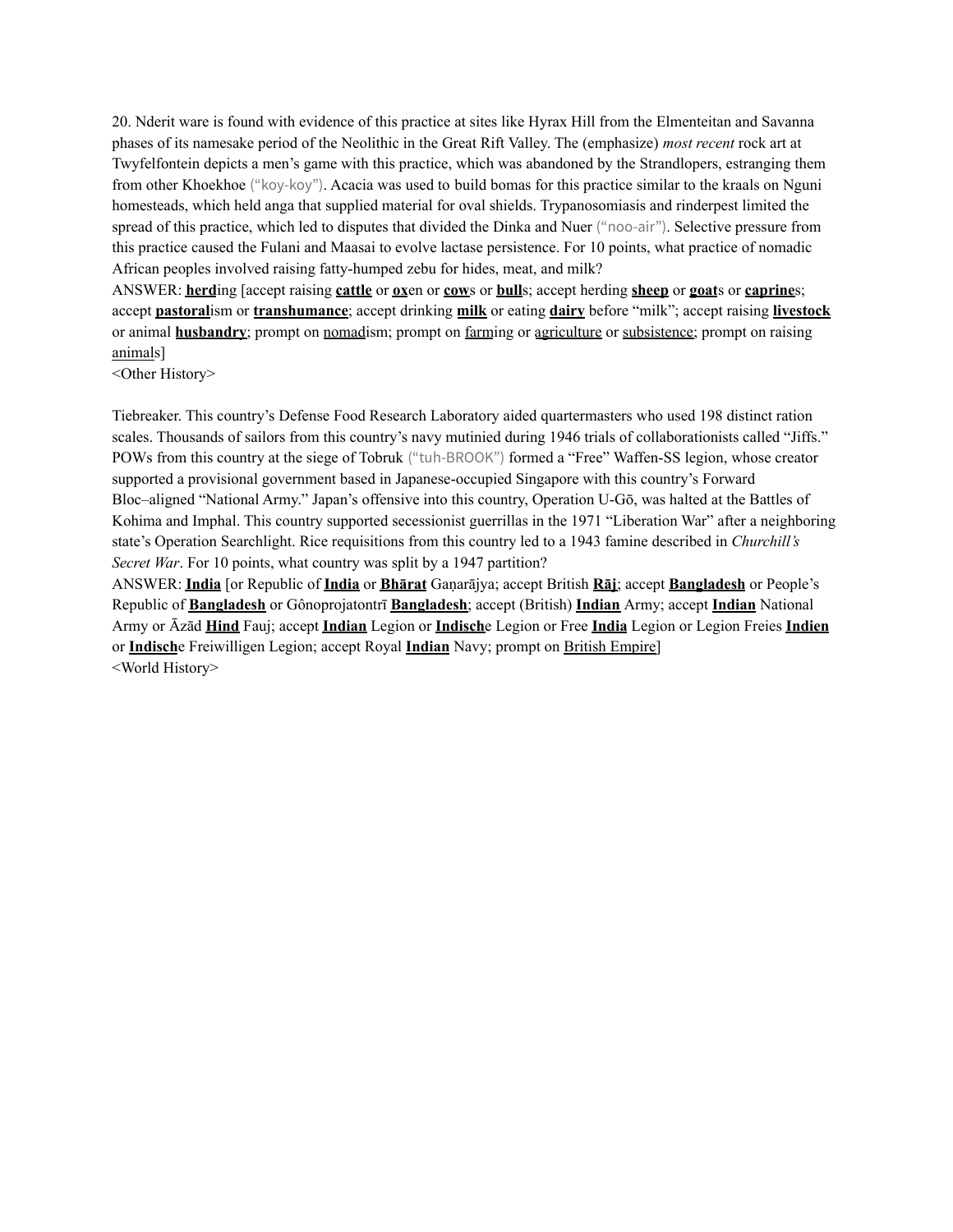#### BONUSES

1. To reach parturition, the fetus must first survive potential threats within the mother's body. For 10 points each: [10h] To stymie natural killer cells, this invasive part of the placenta expresses nonclassical MHC. The retroviral protein syncytin ("sin-SIT-in") directs the fusion of this structure, which proliferates alongside mesoderm to form chorionic villi ("kor-ee-ON-ick VILL-ee").

ANSWER: **trophoblast** [accept syncytio**trophoblast**; accept cyto**trophoblast**; accept invasive extravillous **trophoblast**s or **IET**s]

[10e] Fetal alpha-fetoprotein binds these maternal hormones to stop them from counterintuitively "masculinizing" the rodent brain. Soy isoflavones are "phyto-" mimics of these sex hormones, but do not really affect male androgen levels.

ANSWER: **estrogen**s [accept **estradiol** ("ess-truh-DAI-ol") or **estriol** or **estrone** or other answers that include those words; accept phyto**estrogen**s; prompt on steroid hormones]

[10m] Drinking, smoking, and vaping all expose the fetus to this teratogen. The accumulation of this metabolic intermediate causes a "flush reaction" in some East Asian people with an alcohol dehydrogenase polymorphism. ANSWER: **acetaldehyde** ("ass-it-AL-dih-hyde") [or **ethanal** or **acetic aldehyde** or **ethyl aldehyde**; accept **C2H4O**; prompt on aldehydes; reject "ethanol"]

<Biology>

2. The word "BOT" and a word meaning "white wash" can be seen above an ironing tool in a painting from this art movement titled *Linen*. For 10 points each:

[10h] Name this abstract art movement created after its founders left the artistic groups Jack of Diamonds and Donkey's Tail. This art movement was introduced by its founders at the famous Target exhibition.

ANSWER: **Rayonism** [or "**Rayism**"] (*Linen* is by Natalia Goncharova.)

[10e] Mikhail Larionov, one of the founders of Rayonism, wrote a manifesto along with Ilia Zdanevich titled "Why We Paint [this body part]." Makeup art is primarily applied to this body part.

ANSWER: the **face** [accept "Why We Paint Our **Face**s"; prompt on head; prompt on specific parts of the face, such as eyes or lips, by asking "can you be less specific?"]

[10m] Natalia Goncharova, the other founder of Rayonism, created a painting titled for Rayonist examples of these flowers. This flower appears twice in the title of a painting of two young girls holding lanterns in a garden.

ANSWER: **lilie**s [accept *Carnation, Lily, Lily, Rose*; accept *Rayonist Lilies*] (*Carnation, Lily, Lily, Rose* is by John Singer Sargent.)

<Painting/Sculpture>

3. Cuddles, a lapdog who enjoys biting characters in this novel, is based on a real dog named Cuddles belonging to a friend of the author. For 10 points each:

[10m] Name this novel that ends with Haresh marrying Lata in a wedding that Kabir decides not to attend. ANSWER: *A Suitable Boy*

[10e] This Indian novelist wrote the 1,400-page novel *A Suitable Boy*. This author later returned his advance payment to Penguin after missing several deadlines for the sequel, *A Suitable Girl*.

ANSWER: Vikram **Seth** ("sayt", but accept phonetic pronunciations)

[10h] Seth partly blamed the delay of *A Suitable Girl* on his breakup with Philippe Honoré ("oh-no-RAY"), who has this profession. A Seth novel dedicated to Honoré depicts Michael Holme, who has this profession and is in love with Julia McNicholl.

ANSWER: **violin**ist [or **violin** player; prompt on musician] (The novel is *An Equal Music*.) <World Literature>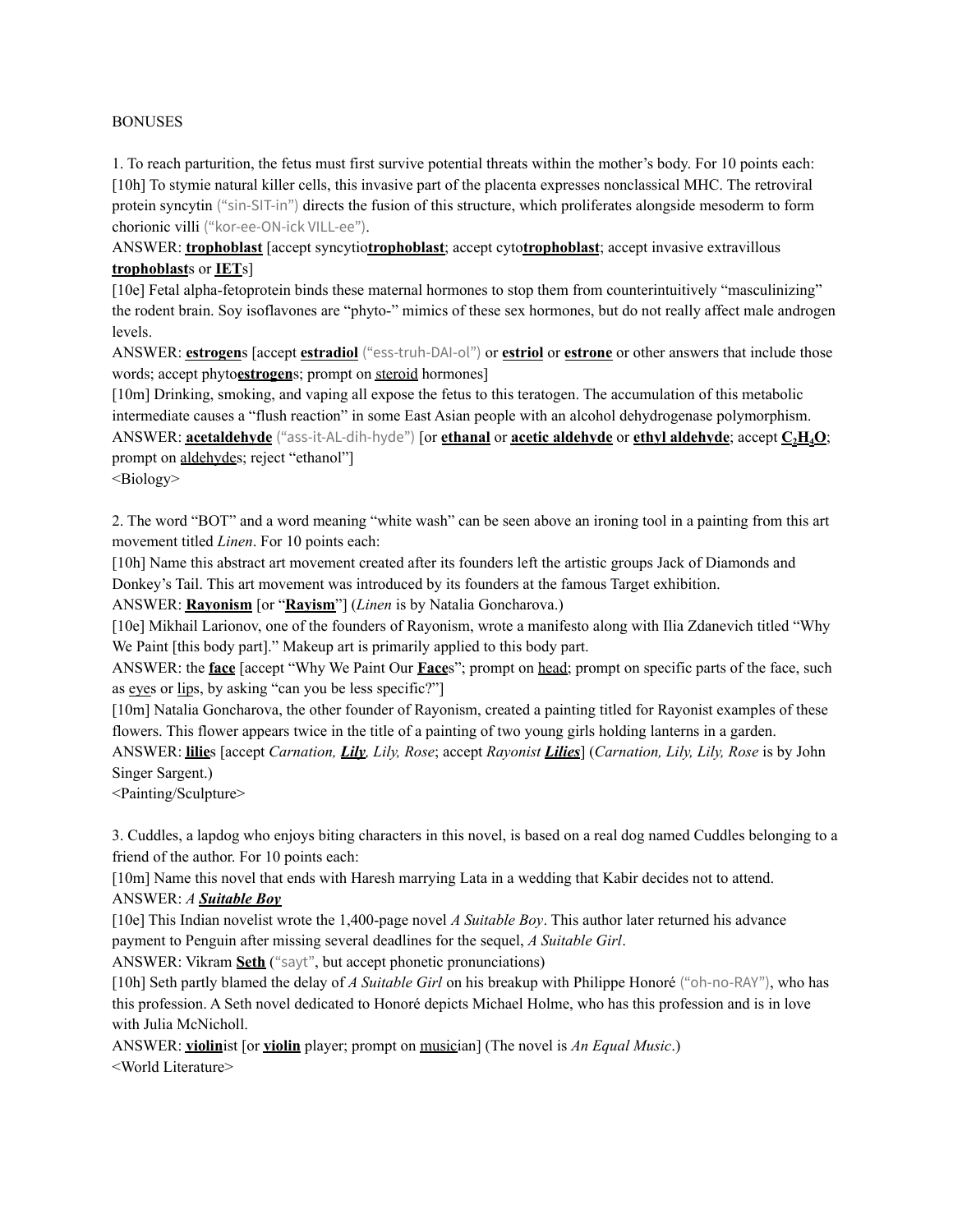4. In *Red China's Green Revolution*, Joshua Eisenman argues that, after the failures of the Great Leap Forward, rural people's communes adopted productive agricultural innovations in the 1970s. For 10 points each:

[10e] Huà Guófēng's ("hwah gwo-fung's") 1978 ten-year plan directed communes to grow profitable cotton, which was introduced to Gānsù by this Qīng ("cheeng") governor who campaigned against the Huí ("hway").

Péng Zhǎngguì ("pung jahng-gway") may have invented this man's namesake chicken dish.

ANSWER: General **Tso** [or **Zuǒ** Zōngtáng or **Tso** Tsung-t'ang; accept **Zuǒ** Luózǐ; accept General **Tso**'s chicken or **Zuǒ** Zōngtáng jī; prompt on Wénxiāng; prompt on First Class Count Kèjìng or Yīděng Kèjìng Bó]

[10m] Chinese and Filipino researchers grew semi-dwarf rice to increase this quantity, which was boosted by Yuán Lóngpíng's hybrid rice. India adopted Norman Borlaug's rust-resistant Mexican wheat varieties named for this quantity.

ANSWER: **yield** [or crop **yield**; accept high-**yield** rice or high-**yield**ing varieties; accept **seed ratio**; prompt on productivity or production]

[10h] The "spirit" of Chén Yǒngguì's ("chun yoang-gway's") Dàzhài ("dah-jai") model commune in this province inspired a workpoint system to enforce productivity. Merchants from this coal-producing plateau province ran piàohào banks like Rìshēngchāng ("juh-shung-chahng") in Píngyáo.

ANSWER: **Shānxī** [or **Shansi**; accept **Shānxī** banks or **Shansi** banks; reject "Shaanxi" or "Shensi" if the player explicitly gives either of those spellings]

<World History>

5. A volume edited by Barbara Creed and Jeanette Hoorn examines how this behavior and tattooing were eroticized by colonial European encounters with the people of Tonga, Fiji, and Nuku Hiva. For 10 points each:

[10m] Name this behavior suggested by the remains in Gough's Cave in Cheddar Gorge. Marvin Harris argued that a kingdom's elites practiced this behavior to supplement chinampas due to the extinction of

Pleistocene ("PLICE-tuh-seen") megafauna.

ANSWER: **cannibal**ism [or **anthropophagy**; or descriptions like **eat**ing **human** flesh; accept *Cannibals and Kings;* prompt on eating meat or carnivory or omnivory or similar; prompt on eating or feasting; prompt on human sacrifice] (The kingdom was the Aztec Empire. The first line refers to *Body Trade*.)

[10h] Karina Croucher argued that Domuztepe's Neolithic Death Pit reflects this local, internal, "compassionate" type of cannibalism rather than warfare. Beth Conklin recorded this practice among Brazil's Wari' people.

ANSWER: **mortuary** cannibalism [or **funerary** cannibalism; accept **endo**cannibalism; accept **funeral** cannibalism; accept consuming human **relic**s; prompt on ritual cannibalism; prompt on eating dead ancestors or kin or relatives or similar] (Croucher wrote *Death and Dying in the Neolithic Near East*. Conklin's book is *Consuming Grief*.) [10e] Memories of mortuary cannibalism may be preserved by the oral tradition in folktales like "The Country Where Death Is Not" told by the Shilluk people, whose "divine kingship" was analyzed in this book by James George Frazer.

ANSWER: The Golden Bough [or The Golden Bough: A Study in Magic and Religion; or The Golden Bough: A *Study in Comparative Religion*]

<Social Science>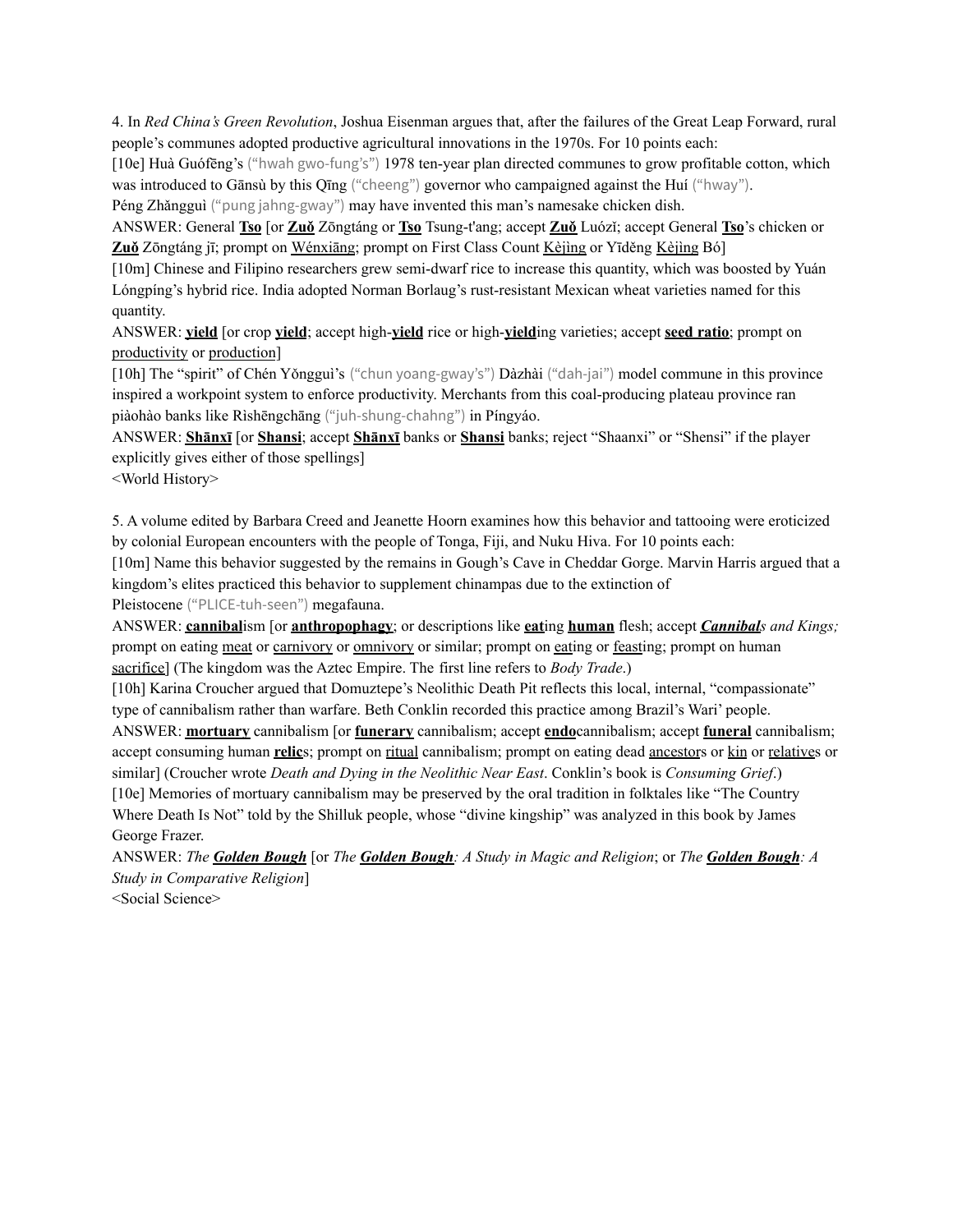6. This thinker was imprisoned for collaborating with Talleyrand ("tah-LAY-ron") in a plot to strip the Notre-Dame Cathedral's roof and sell it as scrap metal during the Reign of Terror. For 10 points each:

[10h] Name this French utopian thinker who advocated a religion called "New Christianity" to promote raising conditions of the working poor.

ANSWER: Henri de **Saint-Simon** [or Claude Henri de **Rouvroy**, comte de Saint-Simon]

[10e] One of Saint-Simon's followers, Prosper Enfantin, sent the offensive "Companions of the Woman" to preach "New Christianity" while studying the viability of this project, which, when completed, drastically shortened shipping routes from Europe to the Indian Ocean.

### ANSWER: **Suez Canal** [or **Qanātu as-Suways**]

[10m] Enfantin was imprisoned by this government for his Saint-Simonian views, which included wearing clothing inspired by contemporary feminine dress. Charles Philipon instigated the banning of political caricatures by repeatedly likening the head of this government to a pear.

ANSWER: **July Monarchy** [or **Monarchie de Juillet**; accept the reign of **Louis Philippe** I] <European History>

7. A novel set in this country is composed of 60 vignettes of the title village, each named after "the time of" one of its archetypal characters, who are watched over by four archangels. For 10 points each:

[10h] Name this country whose fictional village of Primeval is located at the center of the universe in that novel. In another novel, a woman living in this country finds her neighbor Big Foot dead after he choked on a deer bone. ANSWER: **Poland** [or Republic of **Poland** or Rzeczpospolita **Polska**]

[10m] *Primeval and Other Times* is a novel by this contemporary Polish author of *Drive Your Plow over the Bones of the Dead*, who wrote about the historical messiah claimant Jacob Frank ("YA-kub FRAHNK") in *The Books of Jacob*.

ANSWER: Olga (Nawoja) **Tokarczuk** ("toh-KAR-chook")

[10e] Tokarczuk's ("toh-KAR-chook's") Nobel Prize lecture was titled after a "tender" one of these figures. In it, Tokarczuk theorizes about the existence of a "fourth-person" type of this figure, in contrast to the more common first-, second-, and third-person types.

ANSWER: **narrator**s [accept first-person **narrator** or third-person **narrator** or second-person **narrator**; accept "The Tender **Narrator**"]

<European Literature>

8. The density of particles in this construct is constant per Liouville's ("loo-vill's") theorem. For 10 points each: [10m] Identify this construct in which a point is a pair of generalized coordinates and conjugate momenta.

## ANSWER: **phase space**

[10h] Analytic functions on phase space form one of these mathematical objects under the Poisson ("PWAH-sohn") bracket. These mathematical objects are a vector space with a map that is linear, is antisymmetric, and obeys the Jacobi identity.

ANSWER: **Lie** ("lee") **algebra**s [prompt on algebras; reject "Lie groups"]

[10e] Equations of motion named for this scientist describe the motion of a particle in phase space. Total energy can be represented by a function named for this scientist that is the Legendre ("luh-ZHAHN-druh") transform of the Lagrangian.

ANSWER: William Rowan **Hamilton** [accept **Hamiltonian**] <Physics>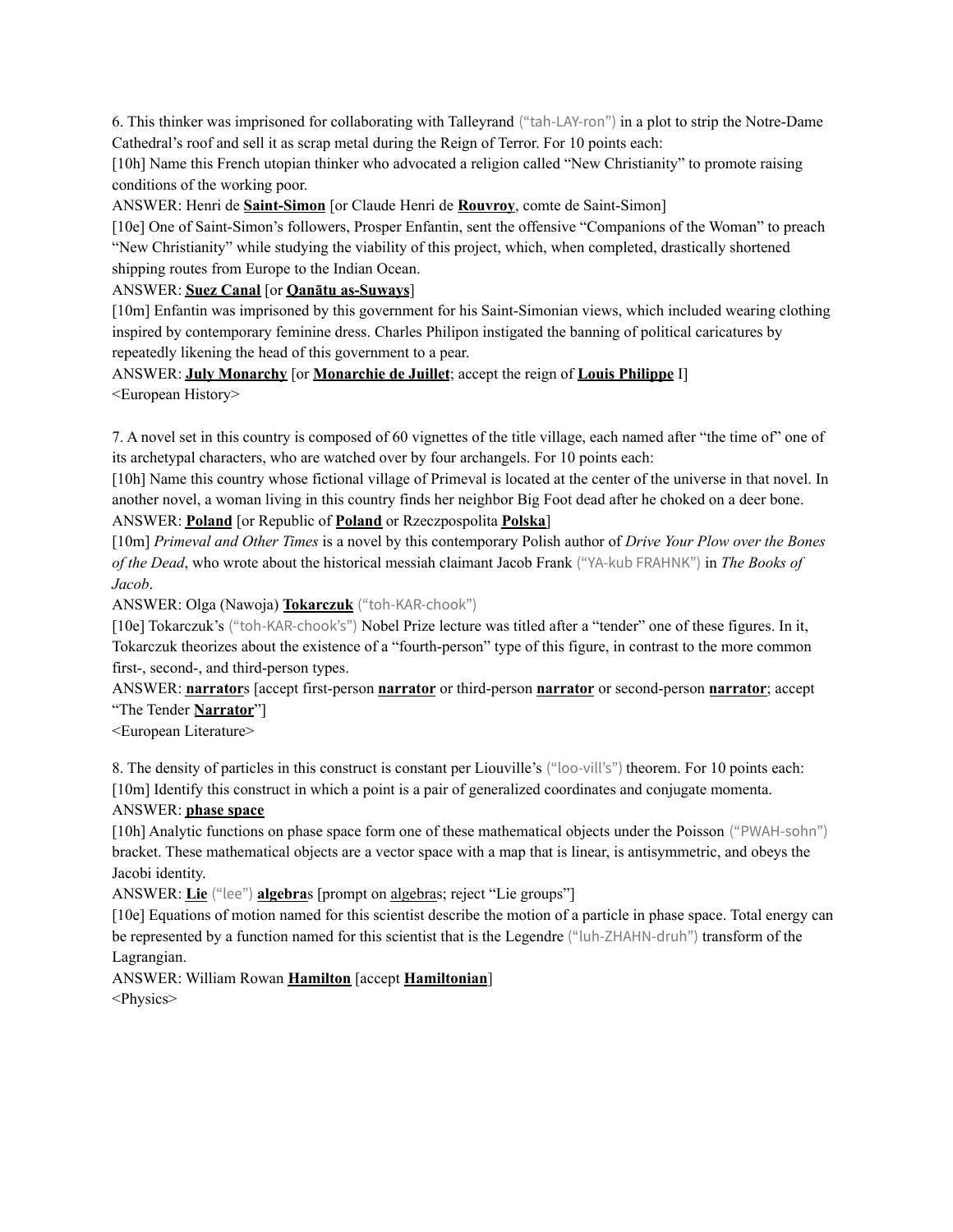9. Apocryphally, upon hearing the phrase "without Chrysippus ("cry-SIP-us"), there would be no Stoa," a member of this school responded, "And without Chrysippus, there would be no me." For 10 points each:

[10e] Name this ancient school of thought, one branch of which was founded by Pyrrho. Members of this school, like Sextus Empiricus, questioned the possibility of knowledge, leading to a modern word referring to those who doubt the truth of something.

ANSWER: ancient **skepticism** [accept **academic**s; accept Academic **skepticism** or Pyrrhonian **skepticism**; accept being a **skeptic**]

[10m] Ancient skeptics espoused *epoche* ("eh-po-KAY"), or the suspension of judgment, as the best way to achieve this Greek-language mental state usually translated as "freedom from disturbance." This state was also considered the highest good in Epicureanism.

ANSWER: **ataraxia** ("at-uh-RACK-see-uh") [accept **ataraxy**]

[10h] This skeptic scholarch of the Academy argued that although there are no cognitive impressions, knowledge is still possible through probabilistic reasoning. This rival of Chrysippus ("cry-SIP-us") names a "plank" in a thought experiment used to discuss self-defense killings.

ANSWER: **Carneades** ("car-NAY-uh-deez") of Cyrene [accept Plank of **Carneades**] <Philosophy>

10. A lullaby section is interrupted by the motif representing this character, which is first introduced by the flutes. For 10 points each:

[10h] Name this character represented by a repeated motif of three F-sharps, sometimes followed by an F-sharp, E, D, E, F-sharp pattern. Near the end of that symphonic poem, this title character throws a dead baby against a door. ANSWER: the **Water Goblin** [or **Vodník**; or the **Water-Fay**; prompt on goblin]

[10e] This composer, who was inspired by Czech folk melodies to write his *Slavonic Dances*, composed *The Water Goblin*. This composer also wrote the *New World* Symphony.

ANSWER: Antonín **Dvořák** ("dih-vor-JAHK") [or Antonín Leopold **Dvořák**]

[10m] A golden one of these objects reveals the murder of Dornička ("dor-NEECH-kuh") in a different

Dvořák ("dih-vor-JAHK") symphonic poem. The motion of one of these objects is mimicked by constant rising and falling sixteenth notes played by the piano in a Franz Schubert Lied ("LEED").

ANSWER: **spinning wheel** [accept *The Golden Spinning Wheel*; accept "Gretchen am **Spinnrade**" or "Gretchen at the **Spinning Wheel**"; prompt on wheel]

<Classical Music>

11. Clint Smith wrote a poem about being in the New Orleans Superdome in the aftermath of Hurricane Katrina for this project. For 10 points each:

[10e] Name this project headed by Nikole Hannah-Jones, which attempts to reframe American history around African American slavery. It is named for the year when the first slave ship landed on American soil in Virginia. ANSWER: **1619** Project

[10m] This author wrote a short piece of fiction on the 1808 Act Prohibiting Importation of Slaves for the 1619 Project. This author edited a collection of essays on race titled *The Fire This Time* and set her novels *Salvage the Bones* and *Sing, Unburied Sing* in her native Mississippi.

ANSWER: Jesmyn **Ward**

[10h] This author wrote about Jesse Jackson's "Rainbow Coalition" speech for the 1619 Project and wrote an essay about Outkast for Ward's *The Fire This Time*. This author wrote the memoirs *Heavy* and *How to Slowly Kill Yourself and Others in America*.

#### ANSWER: Kiese **Laymon**

<American Literature>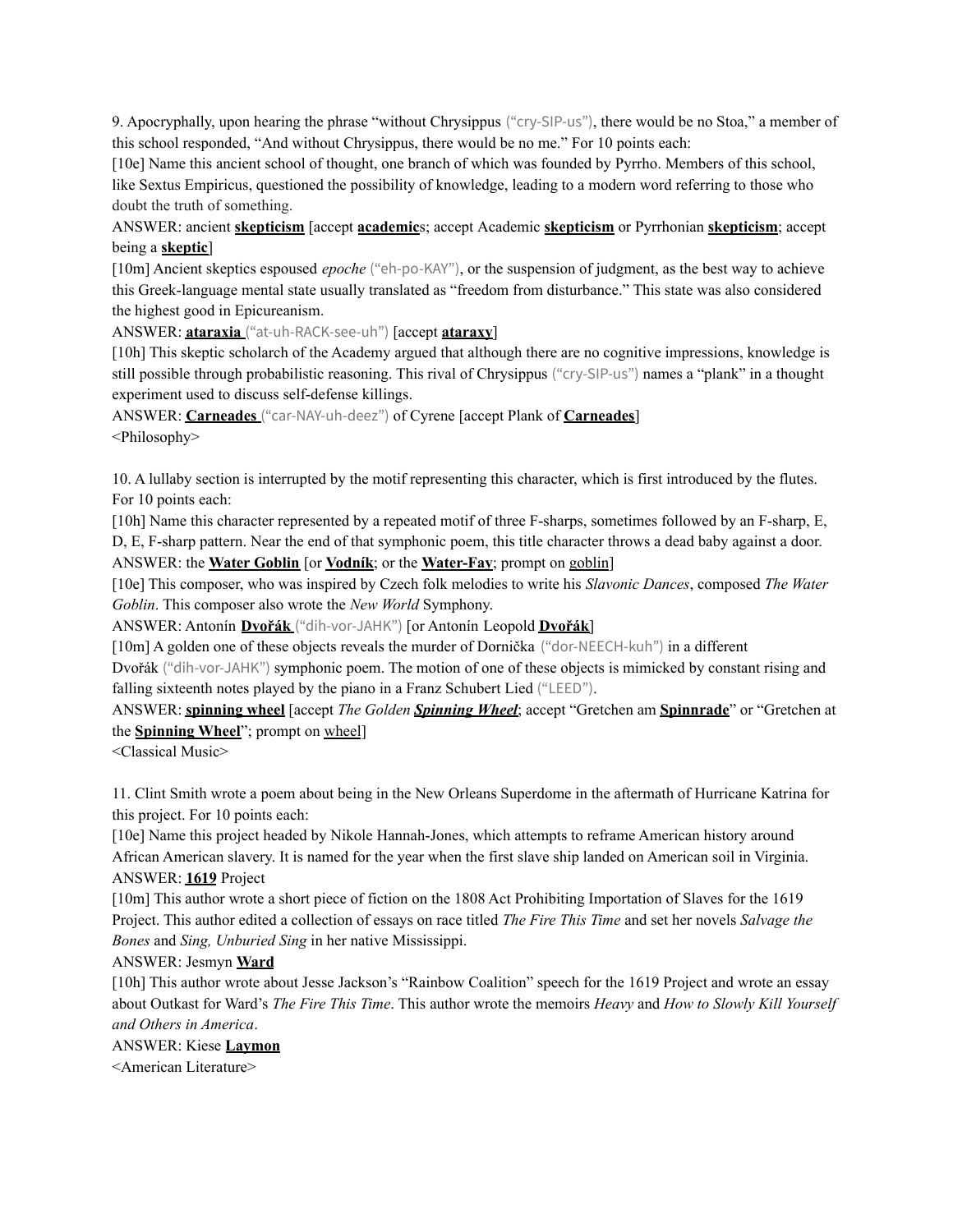12. After being interviewed the night before by televangelist James Dobson, a man used one of these devices in 1989 in front of a crowd wearing Ronald Reagan masks and banging frying pans. For 10 points each:

[10h] Name these devices that included one used by William Kemmler. Studies conducted by George Fell helped the dentist Alfred P. Southwick create these devices.

ANSWER: **electric chair**s (The first clue refers to Ted Bundy.)

[10m] A commission led by a member of this family concluded that the electric chair was the "most humane" execution method. Another member of this family was mocked in a cartoon that depicted Essex County as a dragon. ANSWER: **Gerry** family [accept Elbridge **Gerry**; accept Elbridge Thomas **Gerry**]

[10e] Bruno Hauptmann was executed in the New Jersey State Prison's electric chair Old Smokey after he was convicted for the 1932 kidnapping and murder of this aviator's baby son in the "crime of the century."

ANSWER: Charles **Lindbergh** [or Charles Augustus **Lindbergh**]

<American History>

13. A 1998 Springer text written by Martin Aigner and Günter M. Ziegler made this concept real. For 10 points each:

[10h] Name this concept conceived of by a mathematician who called children "epsilons" and compared giving oral exams to torturing his students. God maintains the perfect proofs of theorems within this concept.

ANSWER: "The **Book**" (of Paul Erdős) [accept *Proofs from THE BOOK*; reject answers that specify "book" but attribute it to someone other than Paul Erdős]

[10m] Paul Erdős ("er-dush") and Alfréd Rényi's ("REE-nee's") probabilistic method for this type of proof closes Aigner and Ziegler's *Proofs from THE BOOK*. This type of proof, which can be constructive or nonconstructive, demonstrates the correctness of a logical statement written with a backwards E quantifier.

ANSWER: **exist**ence [accept **existential** proof]

[10e] *Proofs from THE BOOK* includes Roger Heath-Brown's proof that every prime of the form "4*m* plus 1" can be written as the sum of two of these numbers. The product of an integer with itself is one of these numbers.

ANSWER: perfect **square** numbers

<Other Science>

14. Ōshētar, Ōshētarmāh, and Saoshyant became posthumous sons of this man after his preserved seed impregnated a maiden swimming in a lake. For 10 points each:

[10m] Name this prophet who, in emic tradition, composed hymns that emphasized *asha*, or truth-telling. This man foretold of a cleansing event called Frashokereti ("FRAH-shoh-kuh-REH-tee").

ANSWER: **Zoroaster** [or **Zarathushtra** Spitama; or Ashu **Zarathushtra**; or **Zōroastrēs**]

[10e] In Zoroastrian tradition, Frashokereti is this sort of event, which is central to

eschatology ("ess-kuh-TAH-luh-jee"). In the Bible, this event coincides with the Second Coming of Christ and the Last Judgment, as foretold in the Book of Revelation.

ANSWER: **end** of the world [accept the **apocalypse**; accept the **end** times; accept **armageddon**]

[10h] *Two answers required.* During Frashokereti, Aryaman and Atar will create a river of one of these liquids that will destroy the wicked who pass through it. However, the righteous who pass through the river will experience it as if it were this other liquid. Name both liquids.

ANSWER: molten **metal** [or molten **gold**] AND warm **milk** <Religion>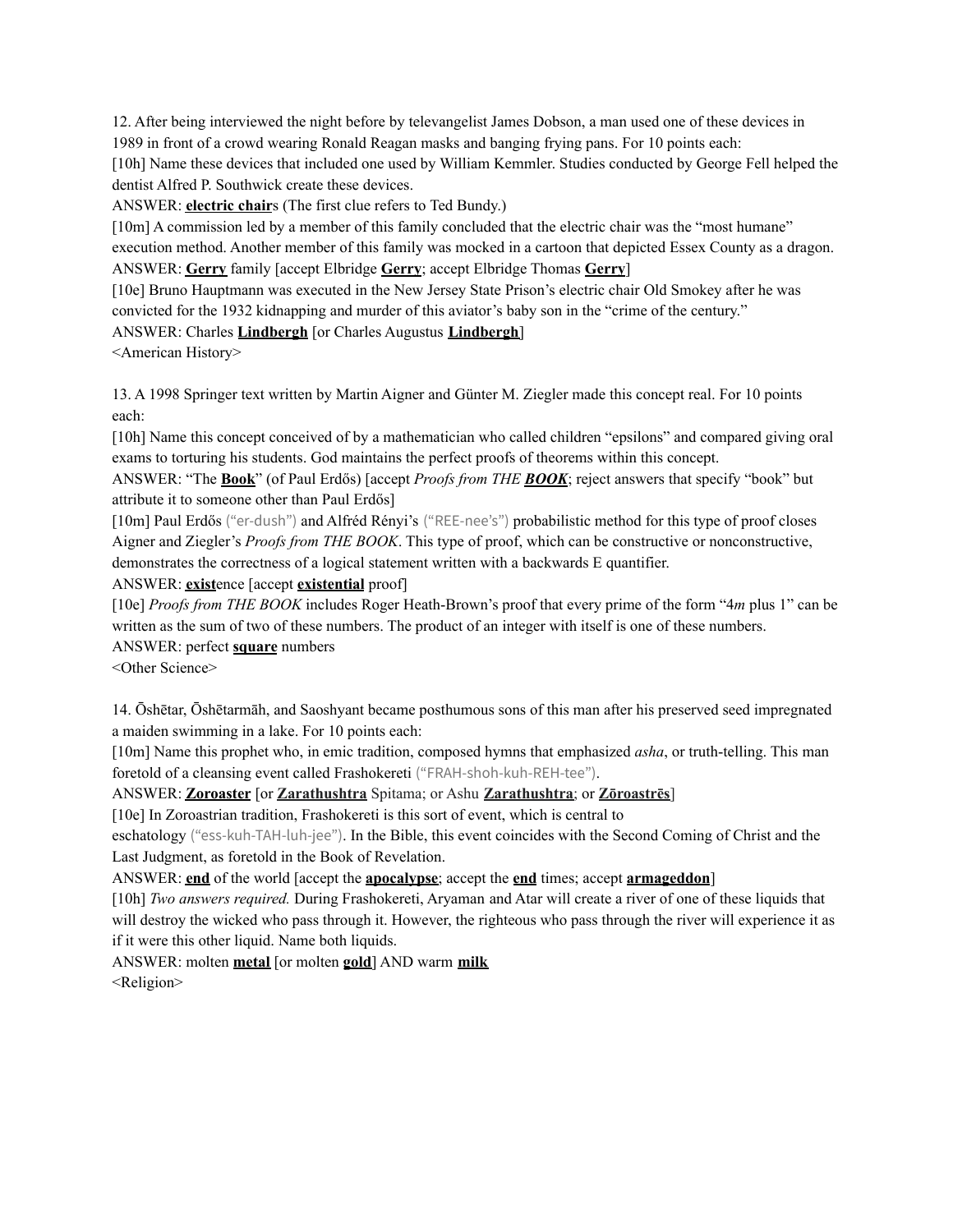15. In this effect, strong sigma-donor and pi-acceptor compounds like carbon monoxide and ethylene influence the position of an incoming ligand. For 10 points each:

[10h] Name this effect in inorganic substitution reactions of square planar compounds in which certain ligands influence the substitution rate at a particular relative position.

ANSWER: **trans** effect [or kinetic **trans** effect; accept thermodynamic **trans** effect]

[10m] The synthesis of this chemotherapy drug is a classic example of the trans effect. Two ammonia ligands substitute trans to the two chloride ligands coordinated to the central platinum atom of this square planar complex.

ANSWER: **cisplatin** [or **Platinol** or **cisplatinum** or **platamin** or **neoplatin** or **cismaplat** or

## **cis-diamminedichloroplatinum**(II)]

[10e] In contrast to the trans effect, the cis effect is most commonly observed in complexes with this geometry. In this geometry, six ligands are symmetrically bound to the central atom, corresponding to the six vertices of an eight-faced figure.

## ANSWER: **octahedral** geometry

<Chemistry>

16. This politician removed Marcus Octavius from office for repeatedly vetoing the passage of the redistributive *Lex Sempronia Agraria* opposed by wealthy landowners in the Senate. For 10 points each:

[10m] Name this Roman tribune who was beaten to death with wooden chairs during a Senate brawl incited by his cousin Scipio Nasica.

ANSWER: **T**iberius **Gracchus** [or **T**iberius Sempronius **Gracchus**; prompt on Gracchus]

[10h] After the murder of Tiberius Gracchus, Scipio Nasica was exiled to this city to evade retribution. Gracchus attempted to fund the *Lex Sempronia Agraria* using wealth from this city, which Attalus III willed to the Roman people upon his death.

ANSWER: **Pergamon** [or **Pergamum**; or **Pergamos**; accept Kingdom of **Pergamon**]

[10e] A Mary Beard book titled for this abbreviation suggests that Scipio Nasica supposedly drew "his toga over his head" like Roman priests "to make the murder look like a religious act." This four-letter Latin abbreviation refers to the "Roman Senate and people."

# ANSWER: **SPQR** [or **Senatus Populusque Romanus**]

<Other History>

17. Cornmeal is dumped on these animals as part of a Hopi dance that symbolizes the return of kachinas to the mountains. For 10 points each:

[10e] Name these animals. Performers using an instrument called a pungi don't actually hypnotize these animals, which come out of baskets to perform tricks like a "hood kiss" in a street performance popular in South Asia. ANSWER: **snake**s [or **serpent**s; accept specific types of snake, such as **cobra**s or **asp**s or **viper**s; accept **snake** charming; accept the **Snake** Dance]

[10h] This cabaret dancer performed waving moves in hundreds of yards of silk cloth as part of her "serpentine dance." Henri de Toulouse-Lautrec frequently painted this dancer performing with poles attached to her arms. ANSWER: Loie **Fuller** [or Louie **Fuller**; or Loïe **Fuller**]

[10m] Ropes resembling snakes appear in this choreographer's ballet *Horizons*. This choreographer of *Deaths and Entrances* developed contraction-and-release breathing, preferred to dance barefoot, and placed four bonnet-wearing women clapping on a bench in front of a white wall in another ballet.

ANSWER: Martha **Graham** [accept the **Graham** technique] (The unnamed ballet is *Appalachian Spring*.) <Other Fine Arts>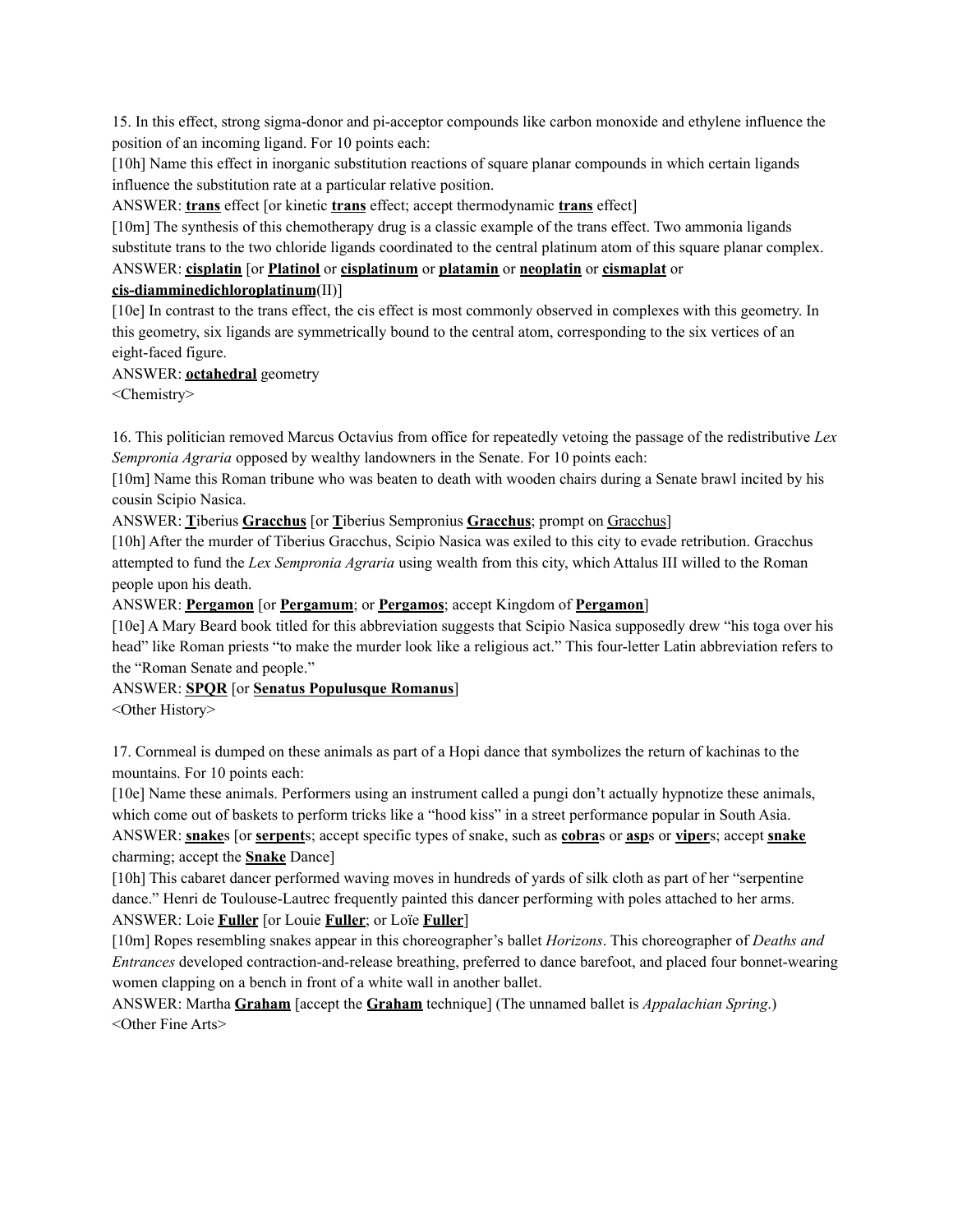18. A protagonist claims that a character who worked at Loughborough ("LUFF-bor-oh") House embodies this quality. For 10 points each:

[10h] Name this quality that the protagonist illustrates with the story of a man discovering a tiger under a dining table. In the village of Moscombe ("MOSS-coom"), Harry Smith argues that this quality is "not just something for gentlemen."

ANSWER: **dignity** [or being **dignified**; specific answer required, but prompt on any description equivalent to "being a good butler"]

[10e] The butler Stevens frequently reflects on the meaning of "dignity" in this author's novel *The Remains of the Day*. This author also wrote *Never Let Me Go*.

ANSWER: Kazuo **Ishiguro**

[10m] At the end of the novel, Stevens asks, "What dignity is there in that?" after realizing that he trusted every choice made by this employer. Before working for Mr. Farraday, Stevens works for this Nazi-sympathizing lord at the hall that shares his name.

ANSWER: Lord **Darlington** [accept **Darlington** Hall]

<British Literature>

19. In a heavily criticized attempt to help save Christmas, the Home Office made 5,000 three-month visas available in this occupation and 5,500 three-month visas available for poultry workers. For 10 points each:

[10m] Identify this occupation that, in the US, must maintain a log of work and rest periods during a 14-hour workday. XPO, J. B. Hunt, and Knight-Swift are some of the largest employers of this occupation in the US. ANSWER: **truck driver**s [or **trucker**s; or **lorry driver**s; accept **teamster**s; accept **heavy goods vehicle** or **HGV driver**s; accept **large goods vehicle** or **LGV driver**s; prompt on drivers; prompt on shippers]

[10e] The shortage of lorry drivers in the UK contributed to the shortage of this good. The average price of this good soared to 3 dollars and 42 cents per gallon in the US in October 2021.

ANSWER: **oil** [or **petroleum**; accept **petrol** or **gas**oline or **fuel**; reject "natural gas"]

[10h] The EU also faces a truck driver shortage, with many companies concerned about coming regulations requiring drivers engaged in this type of transport to receive the minimum wage of the country where they are working. This type of transport is the domestic movement of freight by foreign-registered vehicles. ANSWER: **cabotage** (The regulations are part of the EU's Mobility Package, which was approved in 2020.) <Current Events>

20. In the *Iliad*, Helen is first encountered performing this activity to make a depiction of the Trojan War, in an episode some scholars have interpreted as metapoetic. For 10 points each:

[10e] Name this activity. Arachne ("ah-RACK-nee") is transformed into a spider after not only failing to defeat Athena but also mocking the gods in a contest of this activity.

ANSWER: **weaving** [or word forms like **weave**rs; or **making a tapestry**; prompt on answers indicating textile production or crafting]

[10h] Weaving often highlights female agency in Greco-Roman myth, such as when Penelope delays the suitors by constantly weaving and unweaving a funeral shroud for this person.

ANSWER: **Laertes** [prompt on "Odysseus's father" or "Penelope's father-in-law"]

[10m] One of these sisters weaves a tapestry to communicate with the other after Tereus ("TARE-ee-us") rapes her and cuts off her tongue. After carrying out their revenge, one of these sisters transforms into a nightingale, while the other turns into a swallow. Name either.

ANSWER: **Philomel**a ("fil-oh-MEE-luh") OR **Procne**

<Mythology>